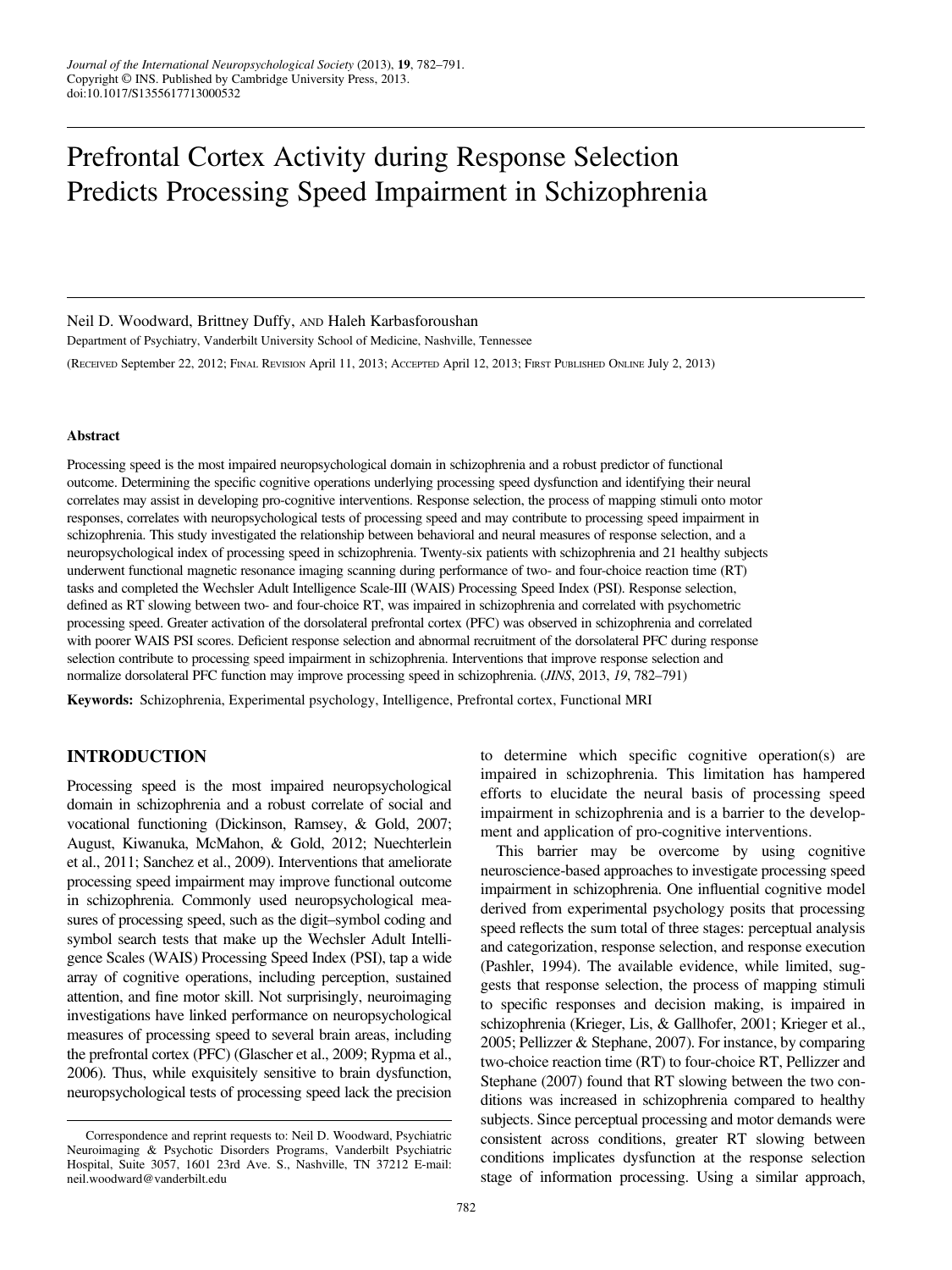Krieger and colleagues found greater choice RT slowing, compared to simple RT, in both chronic and antipsychotic naïve first-episode patient groups, indicating that response selection impairment is present early in the course of the illness and is not a side effect of antipsychotic medications (Krieger et al., [2001](#page-8-0), [2005\)](#page-8-0). Prolonged choice RT and increased dual-task costs in unaffected relatives further argue against a medication effect in patients and suggest that impaired response selection is related to genetic vulnerability for schizophrenia (Cannon et al., [2000;](#page-8-0) Woodward et al., [2009\)](#page-9-0).

Choice RT correlates with neuropsychological tests of processing speed (e.g., Deary, Liewald, & Nissan, [2011](#page-8-0)), suggesting that response selection dysfunction may account for at least some of the deficit on neuropsychological tests of processing speed in schizophrenia. If this is the case, then investigating the neural basis of response selection may illuminate the neural basis of processing speed impairment in schizophrenia. Taking advantage of the excellent temporal resolution of electroencephalography (EEG), Luck and colleagues [\(2009\)](#page-8-0) found that the lateralized readiness potential (LRP), an electrophysiological index of stimulus–response translation, is reduced in amplitude and delayed in onset in schizophrenia. While informative, the poor spatial resolution of EEG limits the extent to which it can be used to inform the anatomical basis of response selection dysfunction. Functional neuroimaging studies indicate that response selection relies upon a distributed network of brain regions that includes the PFC (i.e., dorsolateral PFC, inferior frontal junction, anterior insula, and dorsomedial PFC), posterior parietal cortex, and sub-cortical structures, especially the thalamus (Dux, Ivanoff, Asplund, & Marois, [2006;](#page-8-0) Marois, Larson, Chun, & Shima, [2006](#page-8-0); Schumacher, Elston, & D'Esposito, [2003;](#page-8-0) Tombu et al., [2011](#page-9-0)). A prior fMRI investigation of response selection revealed increased blood-oxygenation-level-dependent (BOLD) response in the right dorsolateral PFC during performance of a four-choice RT task in chronic schizophrenia, unmedicated first-episode patients, and unaffected relatives of patients (Woodward et al., [2009\)](#page-9-0). Unfortunately, the experimental paradigm could not isolate brain regions involved in response selection from perceptual processing, motor responses, and general attention, nor was the relationship between neural activity and neuropsychological functioning examined.

With the limitations of prior studies in mind, the goals of the current investigation were three-fold. The first goal was to confirm that response selection is impaired in schizophrenia and determine if response selection is related to a neuropsychological measure of processing speed, the WAIS PSI. The second goal was to examine the relationship between response selection related brain activity in the dorsolateral PFC measured using fMRI, a behavioral index of response selection, and performance on a neuropsychological index of processing speed, the WAIS PSI. Behaviorally, response selection was defined as the difference in RT between two- and four-choice RT, while brain activity related to response selection was defined as those brain regions that demonstrated greater BOLD response during four-choice RT compared to two-choice RT. Given evidence from lesion

mapping and fMRI studies linking the dorsolateral PFC to neuropsychological tests of processing speed, and the prior finding of right dorsolateral PFC hyper-activation during response selection in schizophrenia and unaffected relatives of patients, we tested the hypothesis that there is a relationship between dorsolateral PFC activity and WAIS PSI, and that this relationship would be mediated by response selection (i.e., RT slowing between two- and four-choice RT). The final goal was to confirm that exaggerated dorsolateral PFC hyperactivity observed in a prior study of schizophrenia patients and unaffected relatives is related to response selection and not perceptual processing and/or response execution.

## METHODS

## Participants and Study Procedures

Twenty-two healthy subjects and 31 individuals with schizophrenia/schizoaffective disorder were recruited into the study. This study was approved by the Vanderbilt University Institutional Review Board and all subjects provided written informed consent before participation. Patients were recruited from the Vanderbilt Psychotic Disorders Program at the Vanderbilt Psychiatric Hospital located in Nashville, Tennessee, and healthy subjects were recruited from Nashville and surrounding area via print/internet advertisement and wordof-mouth. Subjects were administered the Structured Clinical Interview for Diagnosing DSM-IV Disorders (SCID: First, Spitzer, Gibbon, & Williams, [1996](#page-8-0)) to confirm diagnoses in patients and rule out current or past psychiatric illness in healthy subjects. Clinical symptoms in patients were assessed using the Positive and Negative Syndrome Scale (PANSS: Kay, Fiszbein, & Opler, [1987](#page-8-0)). The Simpson-Angus Scale (SAS: Simpson & Angus, [1970\)](#page-8-0) was administered to patients to asses extrapyramidal symptoms (EPS). Subjects completed the Wechsler Test of Adult Reading (WTAR: Wechsler, [2001\)](#page-9-0), which served as an estimate of premorbid intellectual functioning, and the Digit-symbol coding and Symbol Search subtests of the Wechsler Adult Intelligence Scale 3rd Edition (WAIS), which together comprise the WAIS PSI. Subjects also completed versions of the Auditory Consonant Trigrams test of working memory, phonemic verbal fluency, and word list learning tests included in the Screen for Cognitive Impairment in Psychiatry (SCIP: Purdon, [2005\)](#page-8-0). Exclusion criteria included age less than 18 or greater than 60; estimated pre-morbid intellect less than 70; presence of a systemic medical illness or neurological disorder that would affect study results; reported pregnancy or lactation; history of significant head trauma; psychotropic drug use (healthy subjects only); substance abuse within the past 3 months (patients); or lifetime history of substance abuse/ dependence (healthy controls); and MRI contra-indicators (e.g., metal implants, claustrophobia).

## Response Selection Behavioral Paradigm

Subjects performed a visual-manual RT paradigm that included two-choice RT (i.e., low response selection load)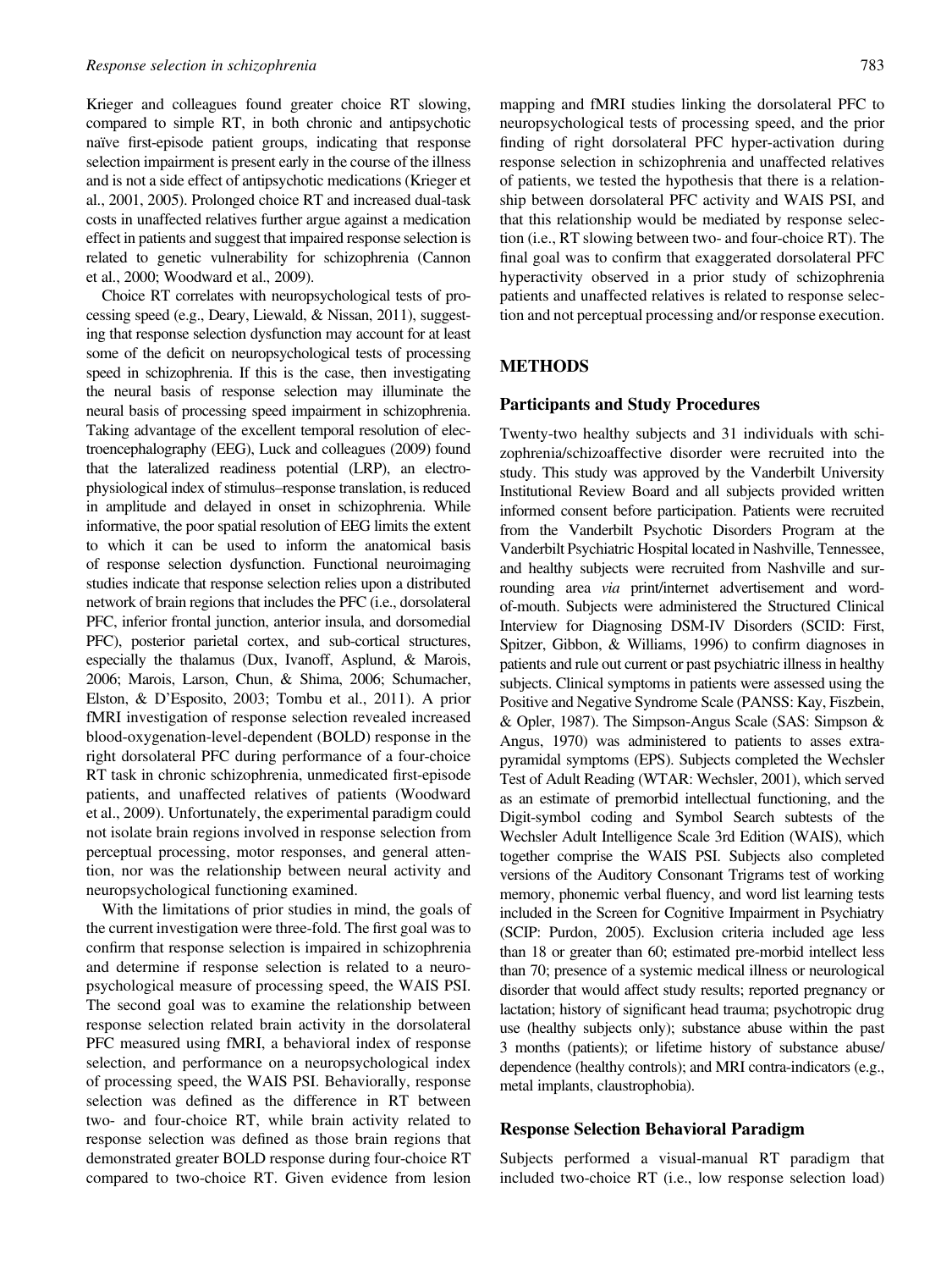and four-choice RT (i.e., high response selection load) conditions. The logic of the experiment is based on the premise that: (1) response selection impairment in schizophrenia will manifest itself as greater RT slowing between low and high load conditions (e.g., Pellizzer & Stephane, [2007\)](#page-8-0); and (2) brain regions involved in response selection will demonstrate greater activity during the high compared to the low response selection load conditions (e.g., Dux et al., [2006;](#page-8-0) Marois et al., [2006\)](#page-8-0). Stimuli consisted of six differently colored disks presented one at a time in the center of a computer monitor (red, blue, green, brown, yellow, purple). Each color disk was paired with a different motor response (index, middle, and ring fingers of the left and right hands). Stimulus-response pairings and assignment of fingers to stimuli was counterbalanced across such that subjects performed the two-choice RT condition with either the index finger or ring finger of their left and right hands. Each trial began with the presentation of a stimulus cue for 750 ms and was followed by a 3-s fixation period. Subjects were instructed to respond as quickly and accurately as possible. Trials were presented in blocks of 12. Each block of trials began with a cue, presented for 3 seconds, indicating that the upcoming trials were either two- or four-choice RT trials. Blocks were presented in an AB/BA manner interleaved with fixation periods. There were four blocks of each condition per run, and subjects completed 1–3 runs. To ensure subjects performed the tasks accurately during fMRI scanning, subjects learned the six stimulusresponse pairings before entering the scanner. The practice session consisted of three ''training'' blocks (30 trials/block) during which the stimulus-response mapping was present at the top of the screen on each trial. Each training block was followed by a ''test'' block (18 trials/block) during which the stimulus-response mapping diagram was removed. Subjects completed another brief practice session in the scanner consisting of two training blocks interleaved with two test blocks immediately before the functional runs.

## fMRI Data Acquisition

All imaging data was collected on a research dedicated 3 Tesla (T) Philips Intera Achieva scanner. The functional echo-planar imaging scans had the following parameters: 28 axial slices, matrix  $80 \times 80$ , 3.0 mm  $\times$  3.0 mm in-plane resolution, 4.0 mm thick slices, 203 volumes,  $TR/TE = 2000/$ 35 ms. A high resolution T1-weighted fast field echo (FFE) structural scan with 170 sagittal slices. 1.0 mm isovoxel resolution, was also collected. Preprocessing and statistical analysis of the functional imaging data was performed in SPM8 (http://www.fil.ion.ucl.ac.uk/spm/software/spm8/). Preprocessing steps included head motion and slice-timing correction, coregistration of the functional data to the T1-weighted anatomical scan, spatial normalization to MNI space, and spatial smoothing with an 8-mm kernel. Voxel-wise statistical analysis proceeded by modeling each subject's time series functional data as a boxcar function, convolved with a gamma function to account for lag in the hemodynamic response, with two- and four-choice RT conditions entered as

predictors in a first level analysis. Brain regions involved in response selection were isolated by contrasting the low and high response selection load conditions (i.e., four-choice  $RT$  > two-choice RT).

## Statistical Analyses

# Response selection impairment and psychometric processing speed in schizophrenia

To determine if response selection is impaired in schizophrenia, each subject's median RT, correct trials only, for the two- and four-choice RT conditions was entered into a repeated measures analysis of variance with condition and diagnosis entered as within and between group predictors, respectively. Accuracy data were analyzed in a similar manner. To test the hypothesis that response selection is related to WAIS PSI, irrespective of diagnosis, a linear regression analysis was performed with WAIS PSI entered as the dependent variable, and diagnosis and RT slowing (four-choice RT minus two-choice RT) entered as predictors.

# Relationship between psychometric processing speed, response selection, and dorsolateral prefrontal cortex function

In light of our previous finding of right dorsolateral PFC hyperactivity during response selection in schizophrenia (Woodward et al., [2009](#page-9-0)), and to avoid bias associated with *post hoc* voxel-wise brain–behavior correlations (e.g., Vul, Harris, Winkielman, & Pashler, [2009\)](#page-9-0), we focused our analyses of the relationship between neural activity, response selection, and WAIS PSI to an a priori defined region of the right dorsolateral PFC. Specifically, response selection brain activity (i.e., four-choice  $>$  two-choice RT), was extracted from a 6-mm sphere located in the right dorsolateral PFC (MNI coordinates 40 44 28) using the same coordinates from our previous study (Woodward et al., [2009\)](#page-9-0). Based on evidence that hyperactivity of the dorsolateral PFC correlates with worse performance on a modified digit-symbol coding task (Rypma et al., [2006](#page-8-0)), we first tested the hypothesis that BOLD response in the dorsolateral PFC is inversely correlated with WAIS PSI scores. Once this relationship was confirmed, we then tested the hypothesis that the association between dorsolateral PFC activity and WAIS PSI is mediated by response selection. That is, the inverse relationship between dorsolateral PFC activity and WAIS PSI would be at least partially mediated by greater reaction time slowing between the two- and four-choice RT conditions. Mediation was tested using the approach outlined by Baron and Kenny ([1986](#page-8-0)).

## Group differences in BOLD response during response selection

Group differences in response selection related brain activity were examined by entering each subject's statistical parametric map (SPM) derived from the first level four-choice  $>$  twochoice RT contrast into a second level, random effects between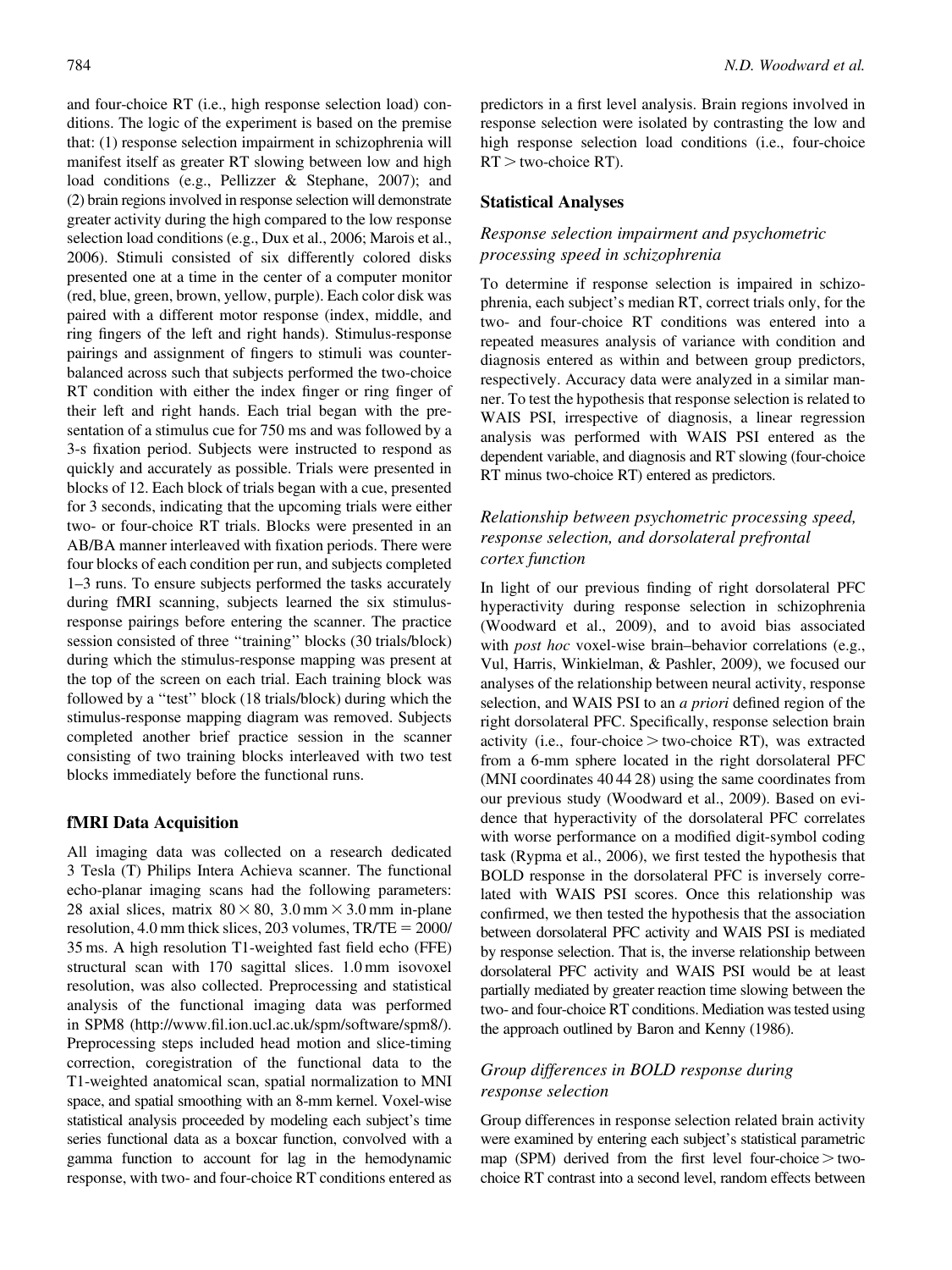Table 1. Means and standard deviations (SDs) of demographics of study participants

| Variable                   | Controls |           | Schizophrenia |       | $x^2$ | df             | p       |
|----------------------------|----------|-----------|---------------|-------|-------|----------------|---------|
| N                          | 21       |           | 26            |       |       |                |         |
| Gender (male: female)      | 10:11    |           | 14:12         |       | 0.18  |                | 0.671   |
| Ethnicity (White:AA:Other) | 11:10:0  |           | 14:11:1       |       | 0.87  | $\overline{c}$ | 0.642   |
|                            | Mean     | <b>SD</b> | Mean          | SD    |       |                | p       |
| Age                        | 37.3     | 12.4      | 39.2          | 13.0  | 0.52  | 45             | 0.604   |
| Education                  | 6.6      | 1.9       | 4.3           | 2.0   | 4.04  | 43             | < 0.001 |
| <b>Parental Education</b>  | 5.0      | 2.2       | 4.3           | 2.3   | 1.05  | 42             | 0.298   |
| Estimated Premorbid IQ*    | 105.1    | 13.9      | 101.6         | 14.2  | 0.86  | 45             | 0.397   |
| Age of Illness Onset       |          |           | 19.7          | 8.4   |       |                |         |
| Duration of Illness        |          |           | 19.1          | 11.7  |       |                |         |
| <b>PANSS Positive</b>      |          |           | 19.5          | 7.3   |       |                |         |
| <b>PANSS Negative</b>      |          |           | 13.2          | 5.2   |       |                |         |
| <b>PANSS General</b>       |          |           | 31.7          | 6.9   |       |                |         |
| <b>CPZ</b> Equivalents     |          |           | 414.4         | 299.1 |       |                |         |

\*Wechsler Test of Adult Reading standard score.

Abbreviations: CPZ=Chlorpromazine; PANSS=Positive and Negative Syndrome Scale.

groups t test. Group differences were first examined within an a priori defined region-of-interest (ROI) that was restricted to the Laboratory of Neuroimaging (LONI) right middle frontal gyrus probabilistic atlas (Shattuck et al., [2008](#page-8-0)) edited to include voxels 2.0 cm in the anterior–posterior and inferior– superior directions of MNI coordinate 40 44 28 obtained from a previous study (Woodward et al., [2009\)](#page-9-0). Results of the voxelwise ROI analysis were thresholded at  $t = 2.50$  with minimum cluster size of 84 voxels to control for Type I error rate at  $p = 0.05$  (cluster-wise corrected). A whole-brain analysis was also undertaken, restricted to voxels that showed a main effect of condition across the combined group of healthy subjects and patients with schizophrenia, thresholded at whole-brain cluster-level corrected  $p = .05$  for voxel-wise  $p = .001$ (minimum cluster size  $= 245$  voxels). We did not examine the two-choice > four-choice  $RT$  contrast (i.e., relative "de-activation" in activity during response selection) as we had no hypotheses concerning this contrast. The whole brain between groups contrast was thresholded at  $t = 2.50$  with minimum cluster  $size = 360$  voxels which corresponded to  $p = .05$ , cluster-level corrected (Poline, Worsley, Evans, & Friston, [1997\)](#page-8-0). Minimum cluster sizes were calculated based on 5000 Monte-Carlo simulations, as implemented in the AlphaSim program, adjusted for the estimated smoothness of the images (Forman et al., [1995](#page-8-0)).

## RESULTS

Five participants from our original sample of 53 subjects were excluded due to technical problems during scanning (healthy subjects:  $n = 1$ ; schizophrenia:  $n = 1$ ) or an inability to learn or adequately perform the response selection paradigm during scanning (patients:  $n = 3$ ). Additionally, one patient was excluded because they were later found to not meet study criteria. Thus, the final sample consisted of 21 healthy subjects and 26 individuals with schizophrenia

(schizoaffective disorder:  $n = 8$ ). Demographics of the healthy subjects and schizophrenia groups are presented in Table 1. With the exception of schizophrenia patients having fewer years of education (t(43) = 4.04;  $p < .001$ ), the groups did not differ on any demographic variable. Most patients  $(n = 16)$  were taking one atypical antipsychotic medication. Antipsychotic medication status for the remaining patients included two atypical antipsychotics  $(n = 2)$ , one atypical antipsychotic  $(n = 2)$ , unmedicated  $(n = 3)$ , and unknown  $(n = 3)$ . Average antipsychotic dosage, calculated in chlorpromazine equivalents using the guidelines established by Gardner, Murphy, O'Donnell, Centorrino, and Baldessarini [\(2010\)](#page-8-0), was  $414 \pm 299$  mg/day. There was very little EPS in the patient group. The highest SAS score was  $3/40$  ( $n = 3$ ). 4 patients each scored 2/40 and 1/40. Eleven patients exhibited no EPS (i.e., SAS scores 0/40). The SAS was not administered to four patients. With respect to the functional imaging data, there were no group differences in the six motion correction parameters (i.e., translation and rotation in the x, y, and z planes) across all functional data runs (all t values  $<$  1.58; p values  $>$  .121).

## Response Selection Impairment and Psychometric Processing Speed in Schizophrenia

Two- and four-choice RT for each group are shown in Figure 1. A main effect of choice RT condition (four-choice RT > two-choice RT:  $F(1,45) = 157.39; p < .001$  was observed which is consistent with the greater demands placed on response selection in the four-choice condition. Consistent with our hypothesis that response selection is impaired in schizophrenia, the group by choice-RT condition interaction term was significant  $(F(1,45) = 4.57; p = .038)$  due to the fact that patients with schizophrenia demonstrated greater RT slowing between two- and four-choice RT conditions (see Figure 1A). The main effect of group was also significant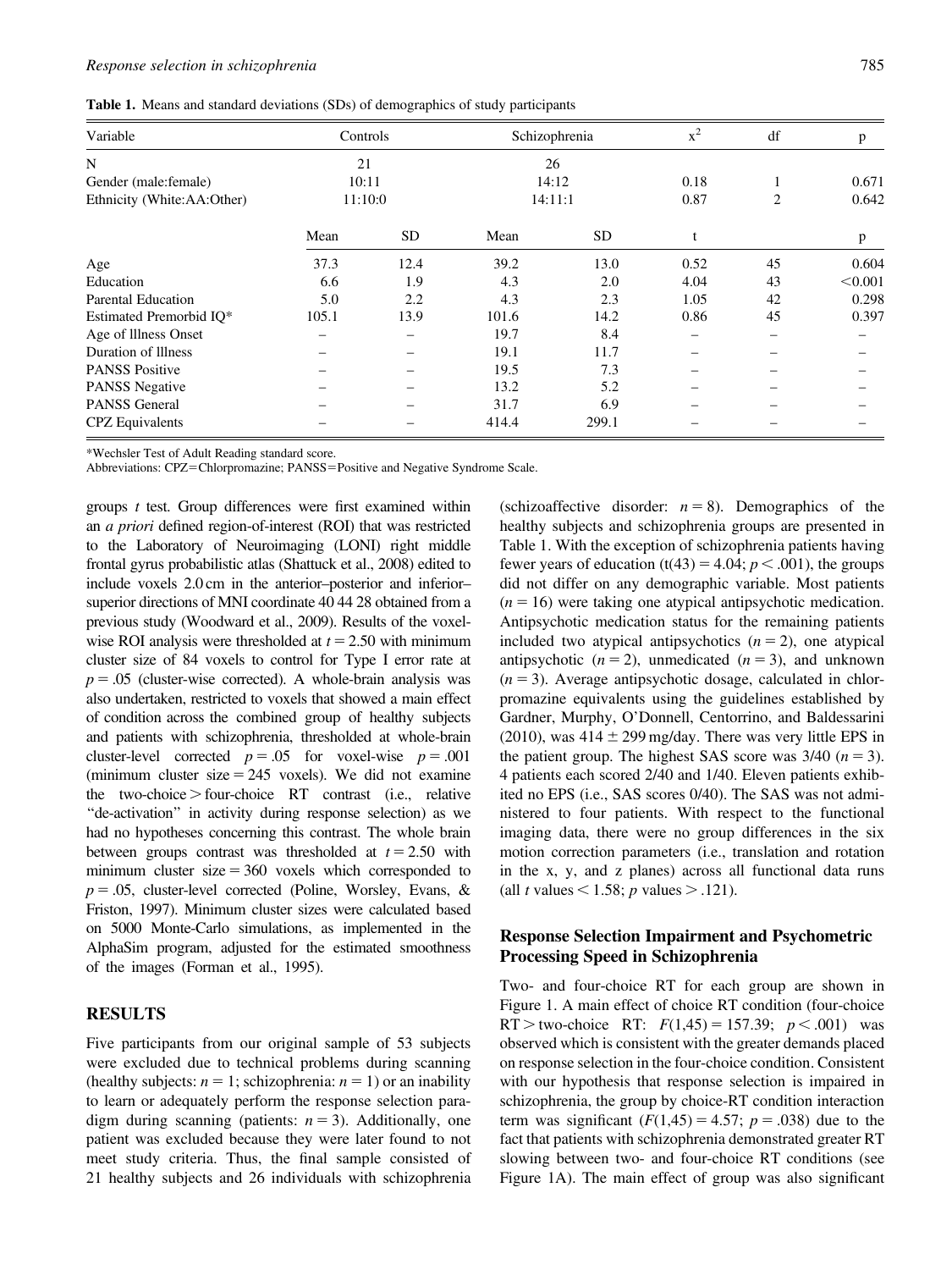

Fig. 1. Response selection is impaired in schizophrenia and correlated with Wechsler Adult Intelligence Scale-III (WAIS) Processing Speed Index. A: Individuals with schizophrenia demonstrated greater reaction time (RT) slowing between twoand four-choice RT conditions: group by condition interaction  $F(1,45) = 4.57$ ,  $p = .038$ . B: Greater RT slowing between two- and four-choice RT inversely correlated with WAIS Processing Speed index scores across all subjects;  $r = -.33$ ,  $p = 0.026$  (hatched line). Correlation between RT slowing and WAIS Processing Speed index was similar in healthy subjects (black line) and schizophrenia (gray line).

 $(F(1,45) = 6.78; p = .012)$  due to the fact that mean RT across choice RT tasks was greater in schizophrenia compared to healthy subjects. Given that the two-choice RT condition also involves response selection, the main effect of group on RT is not surprising. However, it raises the possibility that the interaction was due to generalized slowing in schizophrenia. Ideally, this possibility could be ruled out by including simple RT (SRT), which involves perceptual and motor processing, but not response selection. However, in the absence of empirical data, SRT can still be estimated using Hick's law (Jensen, [2006\)](#page-8-0). Briefly, it is well known that there is a linear relationship between the number of response alternatives and RT. According to Hick's law, this relationship can be mathematically formulated as  $RT = a + b$  $log_2(n + 1)$ , where  $a = SRT$ ,  $b = RT$  slope, and  $n =$  the number of response selection alternatives. Thus,  $SRT = RT-b$  $log_2(n = 1)$ . Using this formula, estimated SRT for the control and schizophrenia groups is  $410 \text{ ms}$  ( $SD = 71 \text{ ms}$ ) and  $408 \text{ ms}$  $(SD = 104 \text{ ms})$ , respectively. Importantly, estimated SRT did not differ between groups  $(t(45) = 0.08; p = .940$ . Thus, it seems unlikely that generalized slowing accounted for choice RT slowing in schizophrenia.

As shown in Figure 1B, regression analysis confirmed our hypothesis that response selection (i.e., four-choice RT minus two-choice RT) is related to worse performance on the WAIS PSI, irrespective of diagnostic group (partial correlation= $-.33$ ;  $p = .026$ ). Moreover, when added as an additional predictor, the interaction term was not significant  $(t(45) = 1.46; p = .151)$  as the relationship between choice RT slowing and WAIS PSI was similar in healthy subjects and patients with schizophrenia ( $r = -.48$  and  $r = -.30$ , respectively). To ensure that the regression analyses were not affected by heteroscedasticity, the data were analyzed using the Breusch-Pagan and Koenker tests of homoscedasticity. Neither test reached significance across the entire sample of subjects and within each diagnostic group (all  $\chi^2$  values < 2.92;

 $p > .233$ ). To determine the specificity of the correlation between response selection and WAIS PSI, we repeated the regression analysis with the working memory, verbal fluency, and word-list learning tests from the SCIP entered as dependent variables, and group and RT slowing entered as predictors. None of the partial correlations was significant (all r values < 1.24|;  $p > .11$ ). Within the schizophrenia group, antipsychotic medication dosage was not related to WAIS PSI and RT slowing between choice-RT conditions  $(r \text{ values} <$  1.31|;  $p > .125$ ).

Accuracy was very high in healthy subjects and schizophrenia patients for both choice-RT conditions (two-choice RT: healthy subjects =  $97.8 \pm 1.7\%$ , schizophrenia =  $91.6$  $\pm$  1.5%; four-choice RT: healthy subjects = 96.3  $\pm$  2.6%, schizophrenia =  $87.7 \pm 2.4\%$ ). Main effects of choice RT condition  $(F(1,45) = 5.68; p = .021)$  and group  $(F(1,45) = 7.21;$  $p = .010$ ) were observed reflecting the fact that subjects were more accurate in the two-choice RT condition and that overall accuracy was higher in healthy subjects than patients. However, the group by task interaction was not significant  $(F(1,45) = 1.08; p = .304).$ 

# Relationship between Dorsolateral Prefrontal Cortex Function, Response Selection, and Psychometric Processing Speed

Consistent with expectations, dorsolateral PFC BOLD response inversely correlated with WAIS PSI  $(r = -.35;$  $p = .017$ ). However, dorsolateral PFC BOLD response did not correlate with RT slowing between two- and four-choice RT conditions ( $r = -.05$ ;  $p = .766$ ). Thus, our hypothesis that the relationship between dorsolateral PFC activity and WAIS PSI is mediated by response selection was not confirmed. Rather, the correlations suggested that BOLD response and response selection were independent predictors of WAIS PSI. To confirm this, we performed a multiple regression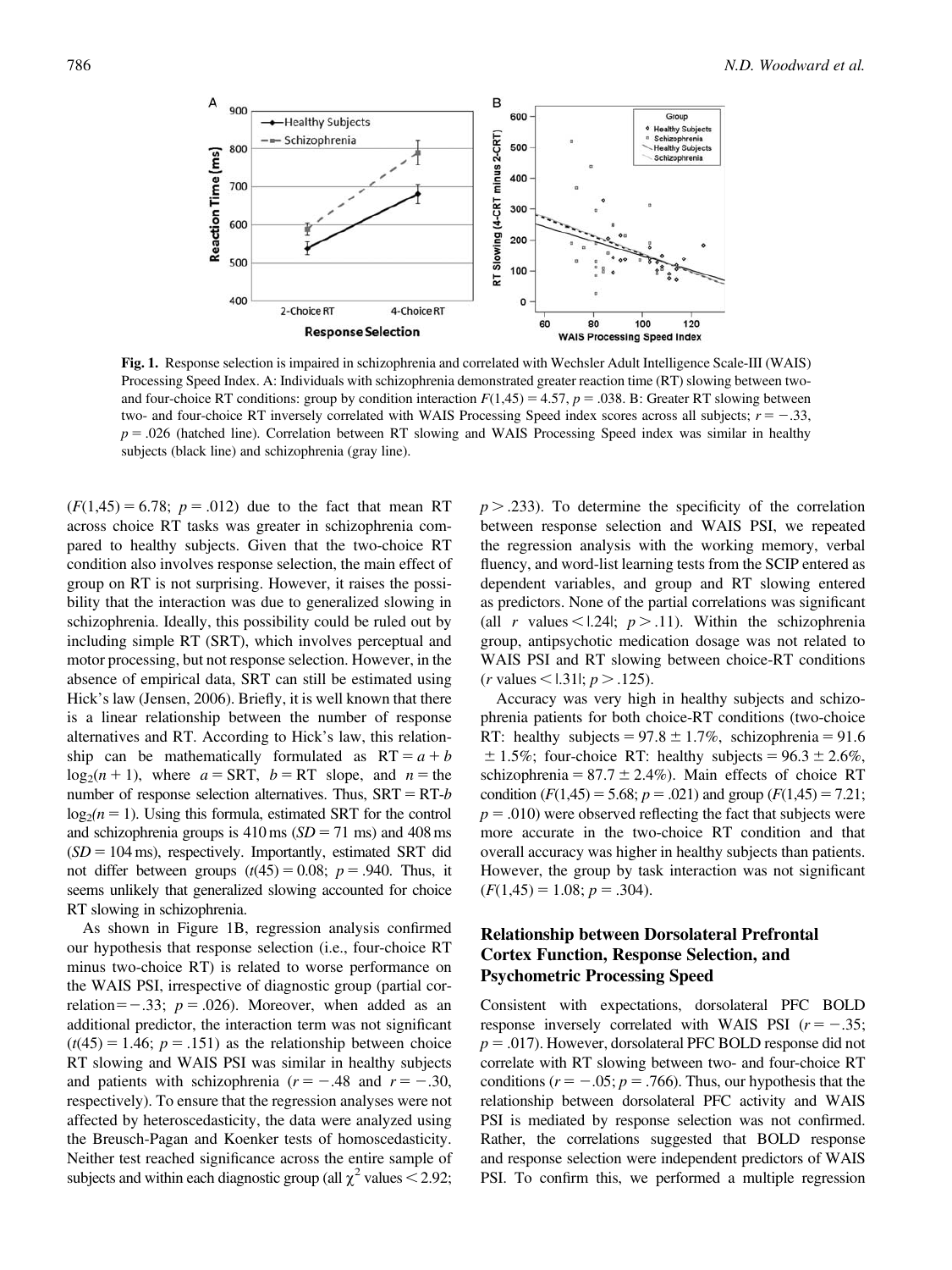

Fig. 2. The relationship between blood-oxygenation-level-dependent (BOLD) response during response selection and psychometric processing speed in schizophrenia and healthy subjects. BOLD response in an a priori defined region of the right dorsolateral prefrontal cortex (blue sphere) inversely correlates with Wechsler Adult Intelligence Scale-III (WAIS) Processing Speed index scores in schizophrenia ( $r = -.58$ ;  $p = .003$ ), but not healthy subjects ( $r = -.05$ ;  $p = .821$ ) (A). No relationship between BOLD response in the left intraparietal sulcus (blue sphere) and WAIS Processing Speed index scores was observed in either schizophrenia or healthy subjects (B). The activations map overlaid on lateral surface renderings represents the four-choice  $>$  two-choice reaction time (RT) contrast derived from all subjects and thresholded at  $p(FWE) = .05$  cluster level corrected for voxel-wise  $p = .001$ .

analysis with group, RT slowing between conditions, and dorsolateral PFC activity entered simultaneously as predictors of WAIS PSI. Overall, this model was highly significant  $(F(3,42) = 15.83; p < .001)$ , with group  $(t(42) = 4.27; p < .001)$ , RT slowing between choice-RT conditions  $(t(42) = 2.77;$  $p = .008$ ), and dorsolateral PFC BOLD response ( $t(42) = 2.87$ ;  $p = .006$ ) each significantly predicting WAIS PSI.

To determine if the relationship between dorsolateral PFC function and WAIS PSI differed between healthy subjects and schizophrenia, we repeated the regression analysis including the group by BOLD response interaction term. Overall, this model was highly significant  $(F(4,41) = 14.73;$  $p < .001$ ), with reaction time slowing  $(t(41) = 3.26;$  $p = .002$ ), BOLD response (t(41) = 2.64;  $p = .012$ ), and the group by BOLD response interaction term  $(t(41) = 2.43;$  $p = .020$ ) all significantly predicting WAIS PSI. However, the group effect no longer remained significant in this model  $(t(41) = 1.45; p = .154)$ , indicating that group differences in WAIS PSI scores was largely accounted for by impaired response selection and dorsolateral PFC hyper-activation. As shown in Figure 2A, the significant group by BOLD response was due to the fact that BOLD response and WAIS PSI scores inversely correlated in schizophrenia ( $r = -.58$ ;  $p = .003$ ), but not in healthy subjects  $(r = -.05; p = .821)$ . The correlation between BOLD response and WAIS PSI was

virtually unchanged when medication dosage was partialed out  $(r = -.57; p = .004)$ .

To test the spatial specificity of this relationship, we extracted BOLD response from a 6 mm sphere centered on a coordinate in the left intraparietal sulcus (MNI  $-44 - 36 44$ ) that corresponded to the region most strongly activated by our task  $(t(46) = 10.30; p \lt 0.001)$  and repeated the same regression analysis performed for the dorsolateral PFC. As shown in Figure 2B, BOLD response in the intraparietal sulcus was unrelated to WAIS PSI scores  $(t(41) = 0.63;$  $p = .532$ ) and there was no indication of a group by BOLD response interaction (interaction term:  $t(41) = 0.20$ ;  $p = .842$ ).

Finally, to determine if the relationship between dorsolateral PFC BOLD response and WAIS PSI was specific to processing speed, we repeated the model with working memory, verbal fluency, and word list learning entered as dependent variables. The overall fit of the models was significant for working memory  $(F(4,41) = 3.37; p = .018)$  and word list learning  $(F(4, 41) = 2.81; p = .038)$  due to the presence of a significant (or trend significant) group effect (t values  $> 1.73$ ;  $p < .091$ ); however, dorsolateral PFC BOLD response and group by dorsolateral PFC BOLD response did not significantly predict performance on any of these cognitive measures (*t* values  $< 0.71$ ; *p*  $> .481$ ).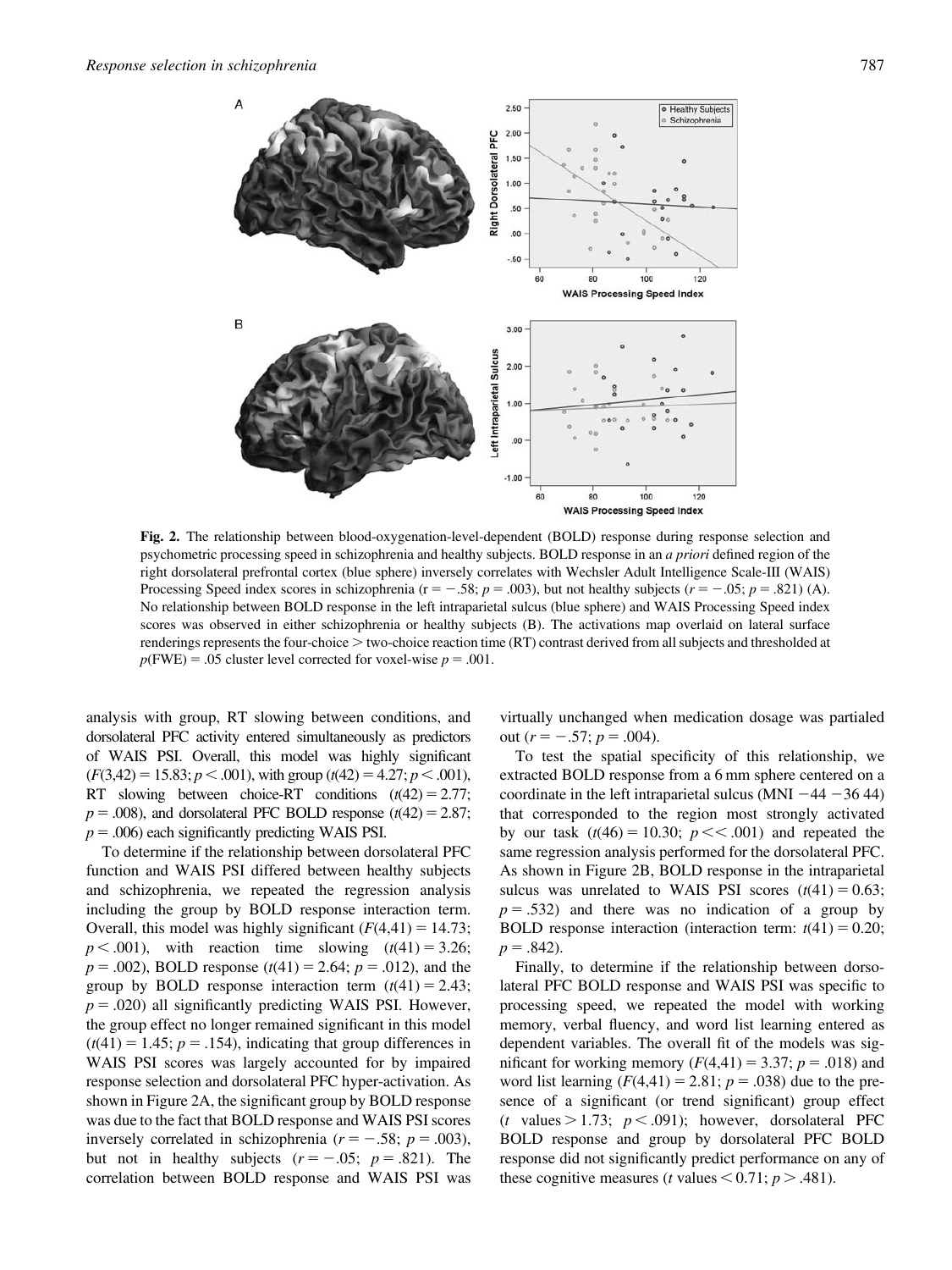

Fig. 3. Neural correlates of response selection in healthy subjects and schizophrenia. Response selection was associated with activity in a distributed set of brain regions, including dorsolateral prefrontal cortex, inferior frontal gyrus/anterior insula, superior parietal cortex, and thalamus in both healthy subjects and individuals with schizophrenia (A). Individuals with schizophrenia demonstrated greater activity than healthy subjects in a cluster located at MNI coordinates 30 38 20 (B). Statistical parametric maps thresholded at cluster-level corrected  $p(FWE) = .05$  with small volume correction restricted to an a priori defined search region of the dorsolateral prefrontal cortex for the between group contrast shown in Panel B.

# Group Differences in BOLD Response during Response Selection

Random effects analysis of the four-choice  $RT$  > two-choice RT contrast revealed several brain areas commonly implicated in response selection, including bilateral prefrontal cortex, left inferior frontal junction, bilateral superior parietal cortex, intraparietal sulcus in particular, and, bilateral thalamus in both healthy subjects and patients with schizophrenia (see Figure 3A). Consistent with our hypothesis, a single cluster located at MNI 30 38 20 within the right dorsolateral PFC ROI mask demonstrated greater activity in schizophrenia compared to healthy controls (peak  $t(45) = 3.44$ ;  $p$ (FWE cluster-level corrected) = .040, cluster size =  $92$  voxels) (see Figure 3B). Of interest, BOLD response in this cluster did not correlate with WAIS PSI in either healthy subjects  $(r = .13;$  $p = .568$ ) or schizophrenia patients  $(r = -.28; p = .169)$ . There were no additional group differences observed in the whole-brain analysis for either the schizophrenia  $>$  healthy subjects or reverse contrasts.

## DISCUSSION

The present study was undertaken to better understand the cognitive and neural basis of processing speed impairment in schizophrenia. Based on prior investigations in schizophrenia and evidence that response selection correlates with neuropsychological tests of processing speed, we hypothesized that response selection would be impaired in schizophrenia and that response selection would correlate with WAIS PSI, a well-known psychometric measure of processing speed. Both of these hypotheses were confirmed. Specifically, schizophrenia patients demonstrated greater RT slowing between two- and four-choice RT than healthy subjects and the degree of RT slowing inversely correlated with WAIS PSI. This finding suggests that at least some of the impairment observed on neuropsychological tests of processing speed in schizophrenia is related to response selection dysfunction. This relationship was relatively specific to processing speed as response selection was unrelated to verbal learning, working memory, and verbal fluency.

We also investigated the relationship between the neural correlates of response selection and psychometric processing speed. Evidence from prior imaging investigations indicates that the structure and function of the dorsolateral PFC correlates with neuropsychological measures of processing speed (Glascher et al., [2009](#page-8-0); Rypma et al., [2006\)](#page-8-0). For instance, hyperactivation of the dorsolateral PFC correlates with longer reaction times on a modified version of the digit symbol coding task (Rypma et al., [2006\)](#page-8-0). Consequently, we hypothesized that greater response selection related activity in the dorsolateral PFC would correlate with poorer performance on the WAIS PSI. We further hypothesized that this relationship would be mediated by RT slowing between choice-RT conditions (i.e., slowed response selection processing). These hypotheses were partially confirmed. As predicted, greater activation of the dorsolateral PFC was inversely related to WAIS PSI. However, contrary to expectations, the relationship between dorsolateral PFC hyperactivation and WAIS PSI was not mediated by response selection, which remained an independent predictor of WAIS PSI when dorsolateral PFC activation was included as a predictor in our model.

The relationship between PFC activity and processing speed should be interpreted cautiously as there are several caveats to our investigation. First, block design fMRI experiments are less than ideal for examining brain–behavior correlations involving information processing stages. Features of the BOLD response measured using event-related fMRI, including onset and peak latency, may be more sensitive biomarkers of response selection slowing given that they are more closely linked to the timing of behaviors than the amplitude of the BOLD response derived from a block design experiment (Dux et al., [2006](#page-8-0), [2009;](#page-8-0) Tombu et al., [2011](#page-9-0)). Thus, it is possible that our mediation model might have been confirmed if these features of the BOLD signal were available. Second, other cognitive processes might mediate the relationship between PFC activity and processing speed.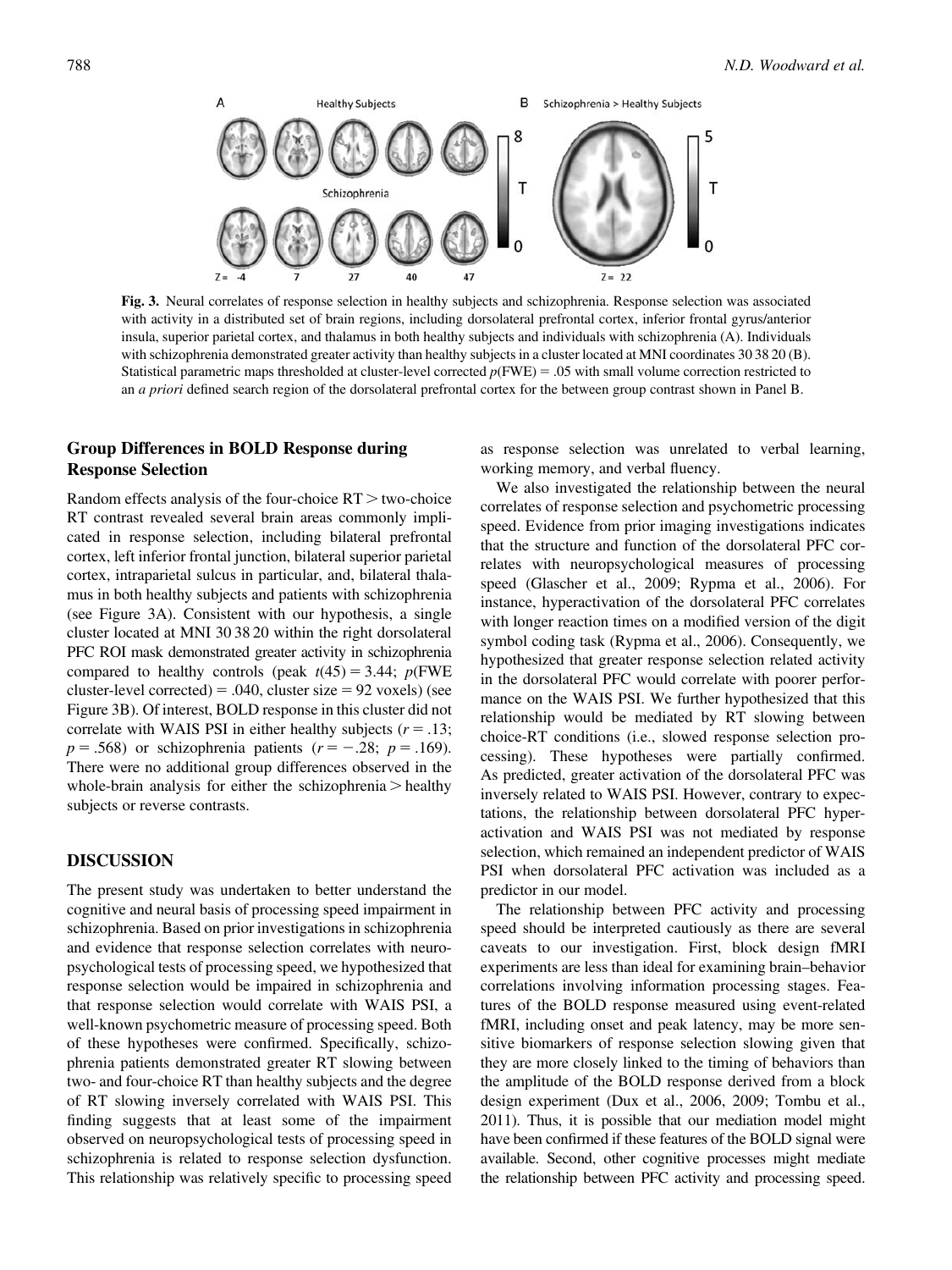None of the other cognitive domains we examined correlated with PFC activity during response selection. However, other cognitive processes involved in response selection, or that covary with response selection load, such as sustained attention and response inhibition, might mediate the relationship between PFC activity and WAIS PSI. Similarly, the relationship between dorsolateral PFC dysfunction and WAIS PSI may not be specific to response selection. Abnormal PFC function is observed during performance of a wide range of tasks in schizophrenia, including working memory, selective attention, and response inhibition (Minzenberg, Laird, Thelen, Carter, & Glahn, [2009](#page-8-0)). Thus, while our analyses suggest that the correlation between response selection related brain activity and processing speed is spatially circumscribed to the dorsolateral PFC, it may be the case that dorsolateral PFC activation under a variety of tasks co-varies with processing speed. Indeed, a diverse array of executive cognitive tasks activate a distributed fronto-cingulo-parietal network very similar to the one associated with response selection (Niendam et al., [2012](#page-8-0)). Moreover, there is considerable overlap in the neural architecture underlying response selection and working memory encoding suggesting dysfunction within a distributed fronto-parietal network may underlie the diverse array of cognitive deficits in schizophrenia (Tombu et al., [2011](#page-9-0); Lesh, Niendam, Minzenberg, & Carter, [2011](#page-8-0)). Studies that include functional scanning of more than one paradigm may be helpful in teasing apart the specificity, or lack thereof, of brain function–cognition relationships in schizophrenia. Finally, the fact that the correlation between brain activity and WAIS PSI was observed in schizophrenia, but not healthy subjects may relate, at least in part, to the greater range of WAIS PSI scores observed in patients.

The lack of simple reaction time (SRT) condition is an additional caveat of this study. Our inference that response selection is impaired in schizophrenia is based on the group by response selection load interaction. However, as noted by Chapman and colleagues (Chapman, Chapman, Curran, & Miller, [1994\)](#page-8-0), such interactions can arise from generalized slowing rather than a selective deficit in a specific cognitive function. The best method for controlling for generalized slowing effects is to include an SRT condition as SRT requires both perceptual processing and motor responses, but not response selection. Greater RT slowing across choice conditions, in the context of equivalent SRT, would provide compelling evidence for a specific deficit in response selection. Conversely, longer SRT in schizophrenia would indicate that generalized slowing might account for choice RT slowing. Unfortunately, we did not include an SRT condition. However, we were able to estimate SRT using Hick's law (Jensen, [2006\)](#page-8-0). According to Hick's law, RT increases by a constant amount as a function of response uncertainty. Importantly, estimated SRT did not differ between groups. Nonetheless, we cannot definitively rule out the possibility that CRT slowing in schizophrenia is a consequence of generalized slowing, although it seems unlikely.

The parametric design of the current paradigm allowed us to confirm that our prior finding of exaggerated dorsolateral PFC activity in schizophrenia is related to response selection, and not perception or motor responding (Woodward et al., [2009\)](#page-9-0). Patients demonstrated greater response selection activity in a cluster located in the right dorsolateral PFC. Interestingly, although adjacent to our a priori defined ROI which correlated with WAIS PSI, this cluster did not correlate with WAIS PSI. This indicates that abnormal dorsolateral PFC activity in schizophrenia varies as a function of both diagnosis and degree of cognitive impairment. This may have implications for categorical Versus dimensional views of psychopathology. However, it is also possible that the categorical component to dorsolateral PFC hyperactivity varies with an alternative cognitive domain other than processing speed. For instance, response inhibition has been linked to right dorsolateral PFC activity (Niendam et al., [2012\)](#page-8-0). It is unlikely that response inhibition plays a prominent role in the current paradigm as there is no pre-potent response to inhibit or perceptual conflict to resolve. Nonetheless, we did not include a test of response inhibition and, therefore, cannot rule out the possibility that response inhibition contributed to the current results.

The current findings have important implications for the treatment of processing speed impairment in schizophrenia. As stated earlier, processing speed correlates with several dimensions of functional outcome in schizophrenia, including vocational and social functioning (Sanchez et al., [2009](#page-8-0)). Our finding that response selection correlates with processing speed suggests that interventions that improve response selection may lead to gains in processing speed and, ultimately, enhance functional outcome. Of interest, there is growing evidence that response selection can be improved with training (Dux et al., [2009](#page-8-0)). For instance, Dux and colleagues (2009) found that training improves multi-tasking performance by reducing the duration of response selection stage processing. Moreover, training also increases the speed of information processing in the PFC (Dux et al., [2009](#page-8-0)). Consequently, training may also improve PFC physiology in schizophrenia. Finally, the overlap in the neural architecture underlying response selection and other cognitive abilities, such as working memory encoding, further suggests that interventions that improve response selection and PFC physiology may transfer to other cognitive functions (Tombu et al., [2011](#page-9-0)).

In conclusion, the current investigation examined response selection, response selection related brain activity, and psychometric processing speed in schizophrenia. As expected, response selection was impaired in schizophrenia. Moreover, impaired response selection correlated with worse performance on the WAIS PSI and greater activation of the dorsolateral PFC during response selection predicted worse WAIS PSI scores in patients. Combined, the findingsindicate that impaired response selection and hyper-activation of the dorsolateral PFC during response selection contributes to poor performance on neuropsychological tests of processing speed in schizophrenia. Interventions targeting response selection may improve processing speed, dorsolateral PFC physiology, and functional outcome in schizophrenia.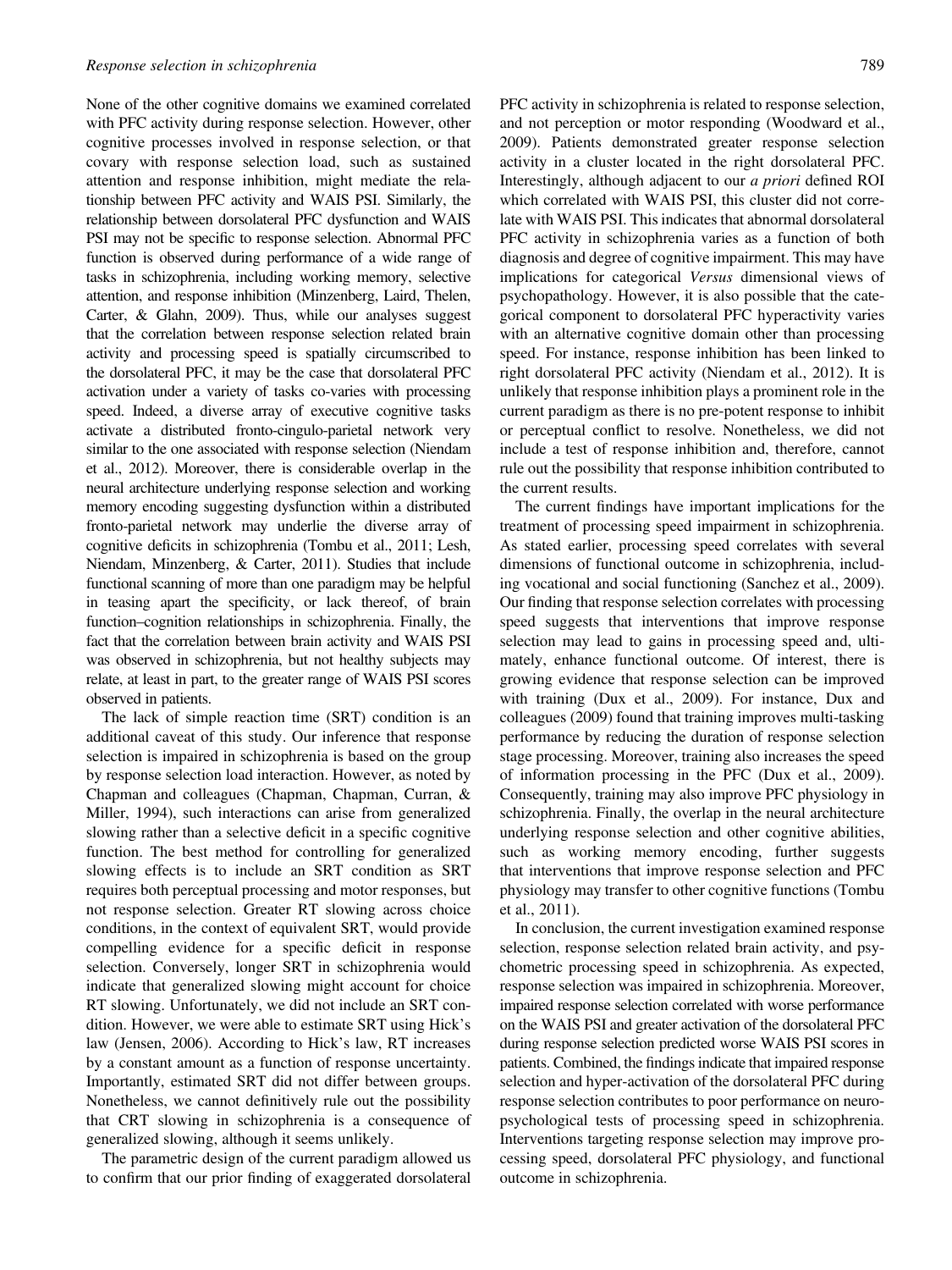## <span id="page-8-0"></span>ACKNOWLEDGMENTS

The information in this manuscript has never been published either electronically or in print. No commercial support was received for the preparation of this manuscript and the authors have no conflicts of interest to report. This work was supported by a NARSAD Young Investigator Award and Luton Society Pilot grant, awarded to NDW; the Vanderbilt Psychiatric Genotype/Phenotype Project; and the Vanderbilt Institute for Clinical and Translational Research (1-UL1-RR024975 NCRR/NIH). The authors are indebted to the individuals who participated in the study. We thank Stephan Heckers, Kristan Armstrong, Julia Sheffield and Austin Woolard for their assistance in recruiting subjects for participation in the study.

#### REFERENCES

- August, S.M., Kiwanuka, J.N., McMahon, R.P., & Gold, J.M. (2012). The MATRICS Consensus Cognitive Battery (MCCB): Clinical and cognitive correlates. Schizophrenia Research, 134, 76–82.
- Baron, R.M., & Kenny, D.A. (1986). The moderator-mediator variable distinction in social psychological research: Conceptual, strategic, and statistical considerations. Journal of Personality and Social Psychology, 51, 1173–1182.
- Cannon, T.D., Huttunen, M.O., Lonnqvist, J., Tuulio-Henriksson, A., Pirkola, T., Glahn, D., ... Koskennvuo, M. (2000). The inheritance of neuropsychological dysfunction in twins discordant for schizophrenia. American Journal of Human Genetics, 67, 369–382.
- Chapman, L.J., Chapman, J.P., Curran, T.E., & Miller, M.B. (1994). Do children and the elderly show heightened semantic priming? How to answer the question. Developmental Review, 14, 159–185.
- Deary, I.J., Liewald, D., & Nissan, J. (2011). A free, easy-to-use, computer-based simple and four-choice reaction time programme: The Deary-Liewald reaction time task. Behavioral Research Methods, 43, 258–268.
- Dickinson, D., Ramsey, M.E., & Gold, J.M. (2007). Overlooking the obvious: A meta-analytic comparison of digit symbol coding tasks and other cognitive measures in schizophrenia. Archives of General Psychiatry, 64, 532–542.
- Dux, P.E., Ivanoff, J., Asplund, C.L., & Marois, R. (2006). Isolation of a central bottleneck of information processing with time-resolved FMRI. Neuron, 52, 1109–1120.
- Dux, P.E., Tombu, M.N., Harrison, S., Rogers, B.P., Tong, F., & Marois, R. (2009). Training improves multitasking performance by increasing the speed of information processing in human prefrontal cortex. Neuron, 63, 127–138.
- First, M.B., Spitzer, R.L., Gibbon, M., & Williams, J.B.W. (1996). Structured Clinical Interview for DSM-IV Axis I Disorders. Clinical Version (SCID-CV). Washington, DC: American Psychiatric Press Inc.
- Forman, S.D., Cohen, J.D., Fitzgerald, M., Eddy, W.F., Mintun, M.A., & Noll, D.C. (1995). Improved assessment of significant activation in functional magnetic resonance imaging (fMRI): Use of a cluster-size threshold. Magnetic Resonance in Medicine, 33, 636–647.
- Gardner, D.M., Murphy, A.L., O'Donnell, H., Centorrino, F., & Baldessarini, R.J. (2010). International consensus study of antipsychotic dosing. American Journal of Psychiatry, 167, 686–693.
- Glascher, J., Tranel, D., Paul, L.K., Rudrauf, D., Rorden, C., Hornaday, A., ... Adolphs, R. (2009). Lesion mapping of cognitive abilities linked to intelligence. Neuron, 61, 681–691.
- Jensen, A.R. (2006). Clocking the mind: Mental chronometry and individual differences. Oxford, UK: Elsevier.
- Kay, S.R., Fiszbein, A., & Opler, L.A. (1987). The postive and negative syndrome scale (PANSS) for schizophrenia. Schizophrenia Bulletin, 13, 261–276.
- Krieger, S., Lis, S., & Gallhofer, B. (2001). Cognitive subprocesses and schizophrenia. A. Reaction-time decomposition. Acta Psychiatrica Scandinavica Supplement,18–27.
- Krieger, S., Lis, S., Janik, H., Cetin, T., Gallhofer, B., & Meyer-Lindenberg, A. (2005). Executive function and cognitive subprocesses in first-episode, drug-naive schizophrenia: An analysis of N-back performance. American Journal of Psychiatry, 162, 1206–1208.
- Lesh, T.A., Niendam, T.A., Minzenberg, M.J., & Carter, C.S. (2011). Cognitive control deficits in schizophrenia: Mechanisms and meaning. Neuropsychopharmacology, 36, 316–338.
- Luck, S.J., Kappenman, E.S., Fuller, R.L., Robinson, B., Summerfelt, A., & Gold, J.M. (2009). Impaired response selection in schizophrenia: Evidence from the P3 wave and the lateralized readiness potential. Psychophysiology, 46, 776-786.
- Marois, R., Larson, J.M., Chun, M.M., & Shima, D. (2006). Response-specific sources of dual-task interference in human premotor cortex. Psychological Research, 70, 436–447.
- Minzenberg, M.J., Laird, A.R., Thelen, S., Carter, C.S., & Glahn, D.C. (2009). Meta-analysis of 41 functional neuroimaging studies of executive function in schizophrenia. Archives of General Psychiatry, 66, 811–822.
- Niendam, T.A., Laird, A.R., Ray, K.L., Dean, Y.M., Glahn, D.C., & Carter, C.S. (2012). Meta-analytic evidence for a superordinate cognitive control network subserving diverse executive functions. Cognitive Affectective and Behavioral Neuroscience, 12, 241–268.
- Nuechterlein, K.H., Subotnik, K.L., Green, M.F., Ventura, J., Asarnow, R.F., Gitlin, M.J., & Mintz, J. (2011). Neurocognitive predictors of work outcome in recent-onset schizophrenia. Schizophrenia Bulletin, 37(Suppl. 2), S33–S40.
- Pashler, H. (1994). Dual-task interference in simple tasks: Data and theory. Psychological Bulletin, 116, 220–244.
- Pellizzer, G., & Stephane, M. (2007). Response selection in schizophrenia. Experimental Brain Research, 180, 705–714.
- Poline, J.B., Worsley, K.J., Evans, A.C., & Friston, K.J. (1997). Combining spatial extent and peak intensity to test for activations in functional imaging. Neuroimage, 5, 83–96.
- Purdon, S.E. (2005). The Screen for Cognitive Impairment in Psychiatry (SCIP): Administration manual and normative data. Edmonton, Alberta: PNL Inc.
- Rypma, B., Berger, J.S., Prabhakaran, V., Bly, B.M., Kimberg, D.Y., Biswal, B.B., ... D'Esposito, M. (2006). Neural correlates of cognitive efficiency. Neuroimage, 33, 969–979.
- Sanchez, P., Ojeda, N., Pena, J., Elizagarate, E., Yoller, A.B., Gutierrez, M., & Ezcurra, J. (2009). Predictors of longitudinal changes in schizophrenia: The role of processing speed. Journal of Clinical Psychiatry, 70, 888–896.
- Schumacher, E.H., Elston, P.A., & D'Esposito, M. (2003). Neural evidence for representation-specific response selection. Journal of Cognitive Neuroscience, 15, 1111–1121.
- Shattuck, D.W., Mirza, M., Adisetiyo, V., Hojatkashani, C., Salamon, G., Narr, K.L., ... Toga, A.W. (2008). Construction of a 3D probabilistic atlas of human cortical structures. Neuroimage, 39, 1064–1080.